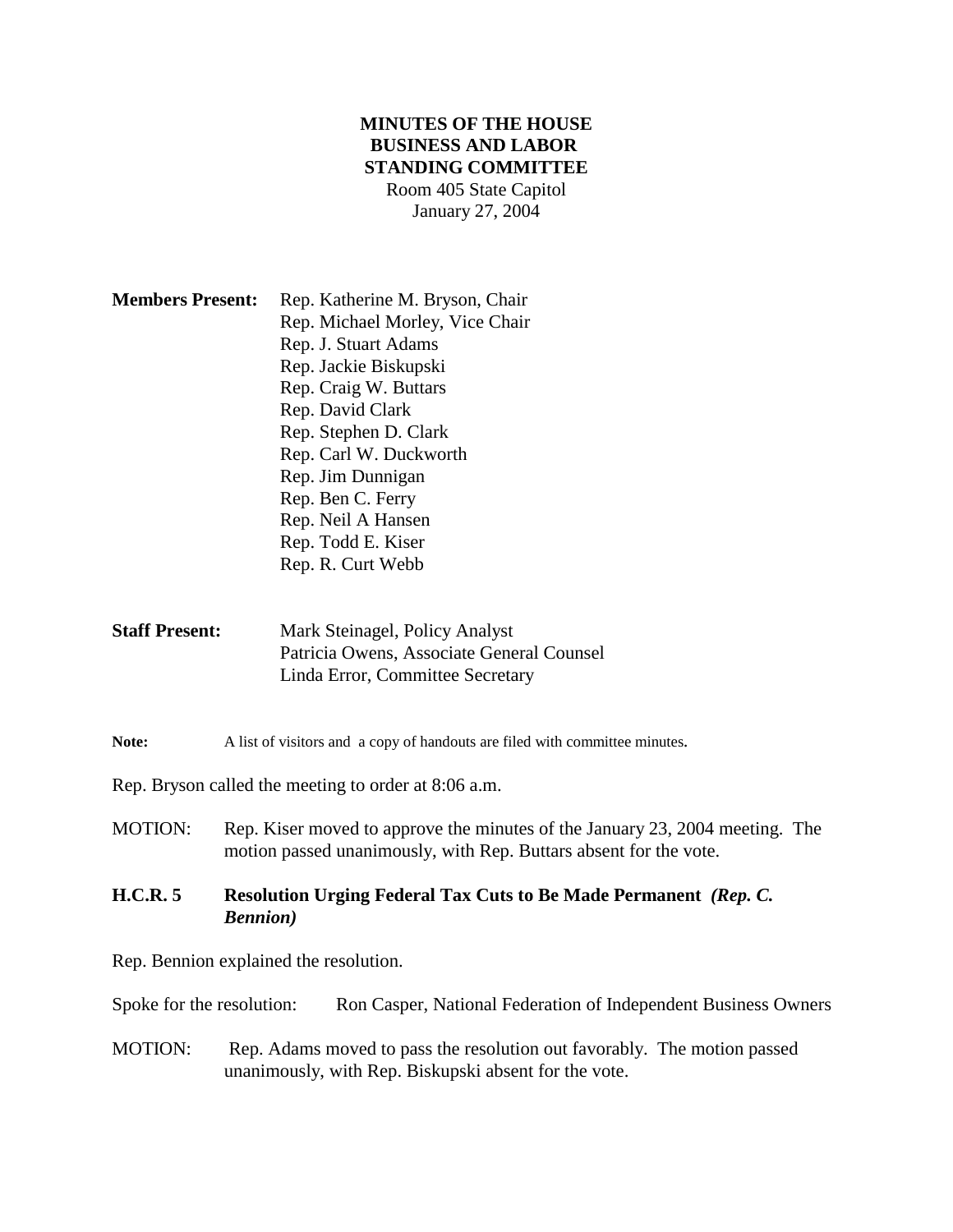Minutes of the Business and Labor Standing Committee January 27, 2004 Page 2

## **H.B. 202 Mail Order Tobacco Sales Amendments** *(Rep. E. Hutchings)*

MOTION: Rep. D. Clark moved to delete in title and body **H.B. 202** and replace it with **1st Substitute H.B 202.** The motion passed unanimously, with Rep. Biskupski absent for the vote.

Rep. Hutchings explained the bill, assisted by Jim Olson, President, Utah Food Industry Association.

- Spoke for the bill: John Hill, Utah Petroleum and Marketers Association Matthew Hodson, student, Copper Hills High School Ryan Woolsey, student, Copper Hills High School Gary Thorpe, Altria Corporation Barrett Gardner, student, Copper Hills High School Steve Neeley, Davis County Youth Council Dennis Randall, teacher, Copper Hills High School
- MOTION: Rep. Dunnigan moved to pass the bill out favorably. The motion passed unanimously, with Rep. Biskupski and Rep D. Clark absent for the vote.
- **H.B. 182 Construction Lien Amendments** *(Rep. S. Clark)*
- MOTION: Rep. S. Clark moved to delete in title and body **H.B. 182** and replace it with **1st Substitute H.B. 182.** The motion passed unanimously, with Rep. Biskupski absent for the vote.

Rep. S. Clark explained the bill.

Spoke against the bill: Darrell Griffith, attorney

MOTION: Rep. Adams moved to amend the bill as follows:

1. Page 3, Line 72: After "give" insert "not less than"

The motion to amend passed unanimously, with Rep. Biskupski and Rep. Morley absent for the vote.

MOTION: Rep. Dunnigan moved to amend the bill as follows:

l. Page 3, Line 72; After "by" delete "signature confirmation"and insert "first class"